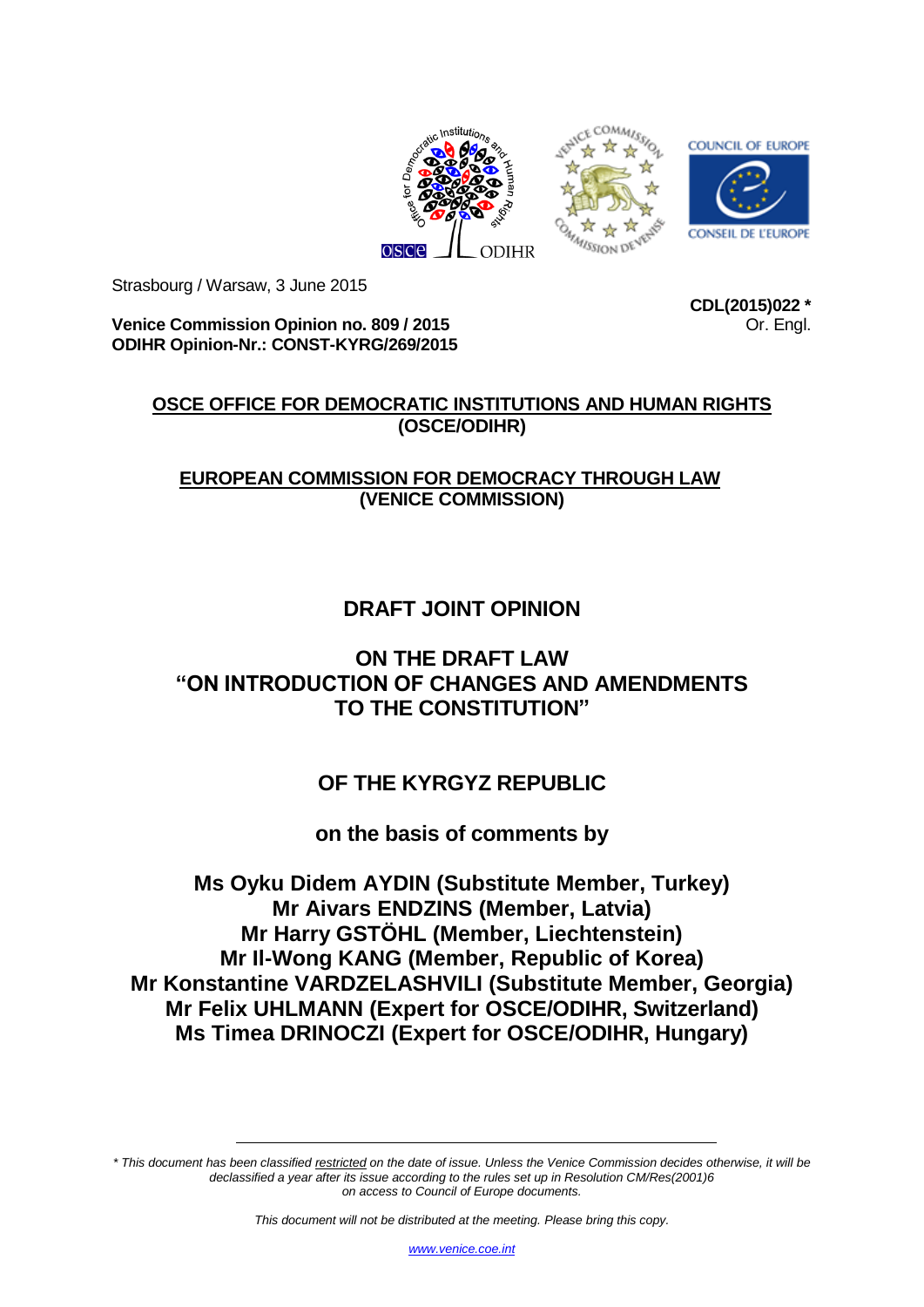### **Table of Contents**

| I.  |                                                                            |
|-----|----------------------------------------------------------------------------|
| Ш.  |                                                                            |
| Ш.  |                                                                            |
| IV. |                                                                            |
|     |                                                                            |
|     |                                                                            |
| ۷.  |                                                                            |
|     |                                                                            |
|     | B. Changes to the procedure for future amendments to the Constitution 7    |
|     |                                                                            |
|     |                                                                            |
|     | E. Suspension of the parliamentary mandate of the Prime Minister 12        |
|     |                                                                            |
|     | G. Dismissal of Local Heads of Government Administration  13               |
|     |                                                                            |
|     | Election of the Chairperson of the Supreme Court and his/ her deputies  15 |
|     |                                                                            |
|     |                                                                            |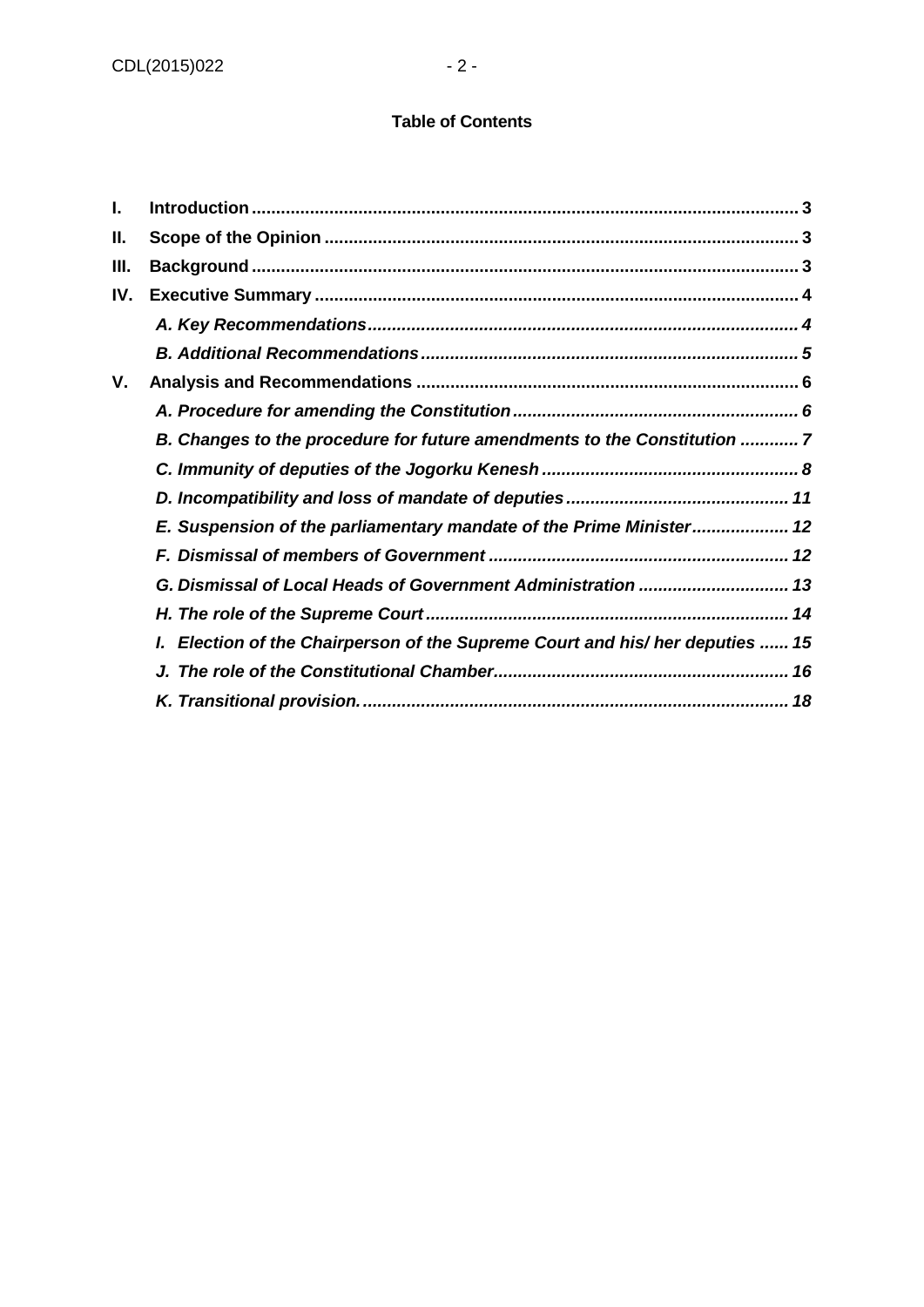## <span id="page-2-0"></span>**I. Introduction**

1. By letter of 13 May 2015, Ms Natalia Nikitenko, Chairperson of the Committee on human rights, constitutional legislation and state structure of the *Jogorku Kenesh* (Parliament) of the Kyrgyz Republic, sent a letter to the OSCE Centre in Bishkek requesting assistance from the OSCE in reviewing draft amendments to the Constitution of the Kyrgyz Republic (CDL-REF(2015)020 - hereinafter the "draft Amendments"). This letter was forwarded to OSCE/ODIHR by official letter of the Head of the OSCE Centre in Bishkek on 14 May 2015. OSCE/ODIHR thereupon engaged Ms Drinoczi and Mr Uhlmann as experts, to assist with the preparation of the opinion.

2. On 14 May 2015, OSCE/ODIHR proposed to the Venice Commission the preparation of a joint opinion on the draft Amendments. Ms Aydin and Messrs Endzins, Gstöhl, Kang and Vardzelashvili were appointed as rapporteurs for the Venice Commission.

3. On 22 May 2015, the OSCE/ODIHR Director responded to the letter received from the OSCE Centre in Bishkek by confirming the readiness of OSCE/ODIHR to review the draft Amendments jointly with the Venice Commission.

*4. The present joint opinion was adopted by the Venice Commission at its … Plenary Session (Venice, …).*

## <span id="page-2-1"></span>**II. Scope of the Opinion**

5. The scope of this Joint Opinion covers only the draft Amendments, submitted for review. Thus limited, the Joint Opinion does not constitute a full and comprehensive review of the entire constitutional framework of the Kyrgyz Republic.

6. The Joint Opinion raises key issues and provides indications of areas of concern. In the interests of concision, the Joint Opinion focuses more on problematic areas rather than on the positive aspects of the draft Amendments. The ensuing recommendations are based on relevant international human rights and rule of law standards and OSCE commitments, Council of Europe and UN standards, as well as good practices from other OSCE participating States and Council of Europe member states. Where appropriate, they also refer to the relevant recommendations made in previous OSCE/ODIHR and Venice Commission opinions and reports.

7. This Joint Opinion is based on unofficial English translations of the draft Amendments provided courtesy of the UNDP Office in the Kyrgyz Republic. Errors from translation may result.

8. In view of the above, this Joint Opinion is without prejudice to any written or oral recommendations or comments on the respective legal acts or related legislation that the OSCE/ODIHR and/or the Venice Commission may make in the future.

## <span id="page-2-2"></span>**III. Background**

-

9. The 2010 Constitution of the Kyrgyz Republic was drafted, and adopted by referendum in June 2010. At the time, the Venice Commission and OSCE/ODIHR had supported the process of amending the 2007 Constitution, and on 8 June 2010, the Venice Commission issued an Opinion on the draft Constitution<sup>1</sup>. This opinion noted the new

 $1$  CDL-AD(2010)015 Opinion on the Draft Constitution of the Kyrgyz Republic (version published on 21 May 2010).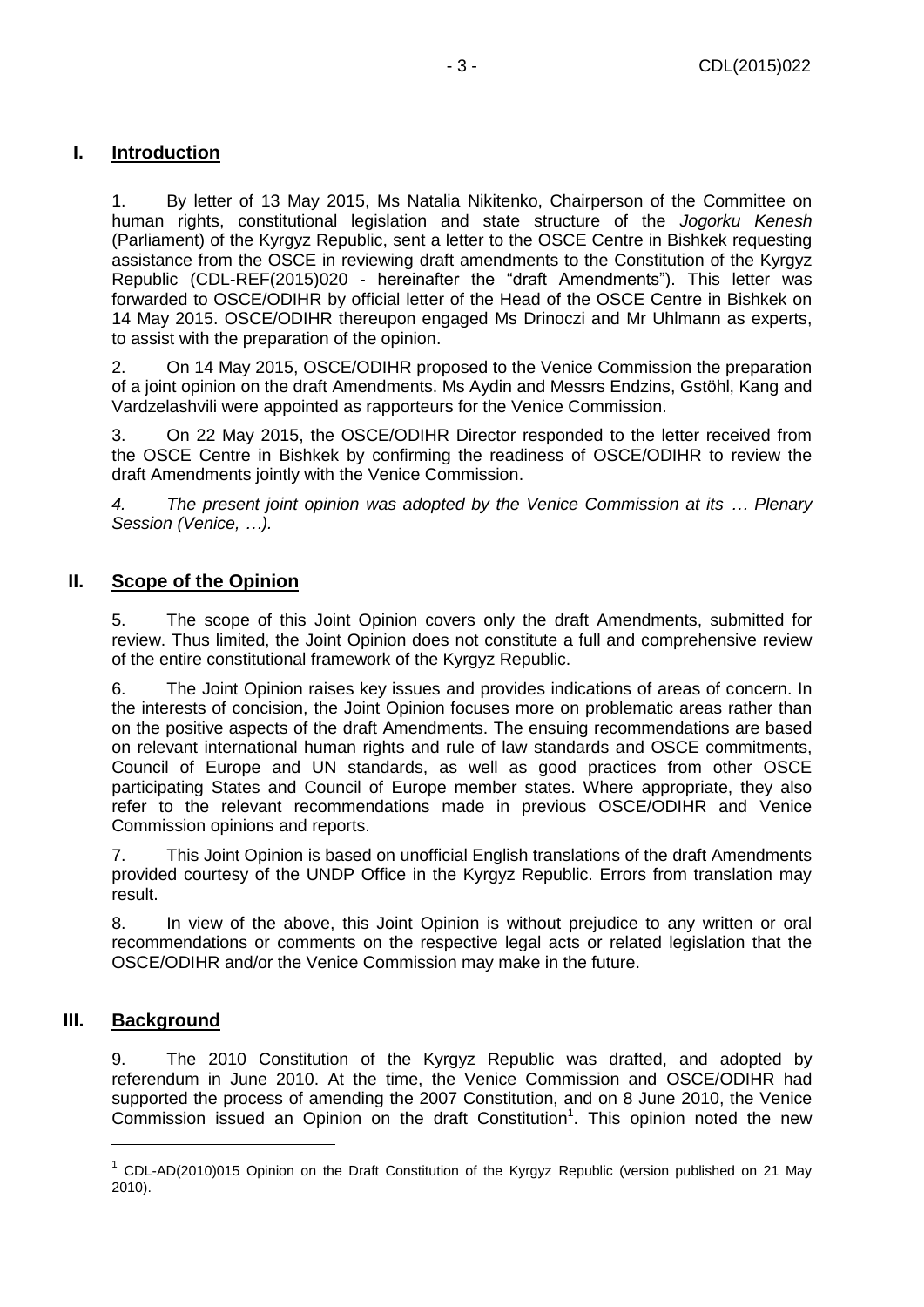Constitution's shift towards a parliamentary system, and welcomed that it introduced a more balanced representation of power, a stronger legislature, and an improved section on human rights. At the same time, the 2010 opinion recommended introducing additional measures to ensure the independence of the judiciary, clearer rules on the formation of Government and on limits to the President's powers to issue decrees and orders, and a limitation of the strong role of the prosecution service. Moreover, the 2010 opinion urged the Kyrgyz authorities to reconsider the abolition of the Constitutional Court as a separate court.

10. In 2011, the Venice Commission issued an opinion on the draft constitutional Law on the Constitutional Chamber of the Supreme Court.<sup>2</sup> This opinion welcomed that "in functional terms, the draft Constitutional Law conceives constitutional justice a separate, self-contained system of adjudication, irrespective of the fact that, in institutional terms, constitutional control is exercised by the Constitutional Chamber of the Supreme Court."

11. Recently, five factions in the *Jogorku Kenesh* (Parliament) of the Kyrgyz Republic submitted to the *Jogorku Kenesh* draft legislation for consideration – this included a draft Law on "Carrying out a Referendum in the Frame of the Law on "Introducing Changes and Amendments to the Constitution of the Kyrgyz Republic", and a draft Law on "Introducing Changes and Amendments to the Constitution of the Kyrgyz Republic".

12. The draft Law on Introducing Changes and Amendments to the Constitution (hereinafter "the draft Amendments") proposes changes to constitutional provisions regulating the immunity of deputies of the *Jogorku Kenesh*, suspension/loss of their mandates, the dismissal of members of Cabinet, the authority of the Prime Minister to appoint/dismiss heads of local state administration, and the rights of the local *Keneshes* in this respect, as well as the roles of the Supreme Court, and of its Constitutional Chamber. They likewise propose changes to the majority of deputies required to adopt changes to the Constitution.

## <span id="page-3-0"></span>**IV. Executive Summary**

-

### <span id="page-3-1"></span>**A. Key Recommendations**

13. In general, while recognizing the desire of the drafters to clarify certain parts of the 2010 Constitution, OSCE/ODIHR and the Venice Commission note that the majority of the proposed amendments to the Constitution would appear to raise concerns with regard to key democratic principles, in particular the separation of powers and the independence of the judiciary. For this reason, OSCE/ODIHR and the Venice Commission make the following key recommendations:

- A. The immunity for members of Parliament should be retained as it is in the current Constitution or replaced with a system whereby – upon request by a parliamentary minority – the Constitutional Chamber would decide on whether immunity can be lifted.
- B. Political parties and/or factions should not have the power to decide on the termination of the mandate of a Member of Parliament.
- C. Article 97 of the Constitution on the Constitutional Chamber, as well as other provisions making reference to its contents, should be retained in order to keep the Chamber as a judicial power ensuring effective constitutional oversight in the Kyrgyz Republic.

 $2$  CDL-AD(2011)018 Opinion on the Draft Constitutional Law on the Constitutional Chamber of the Supreme Court of Kyrgyzstan.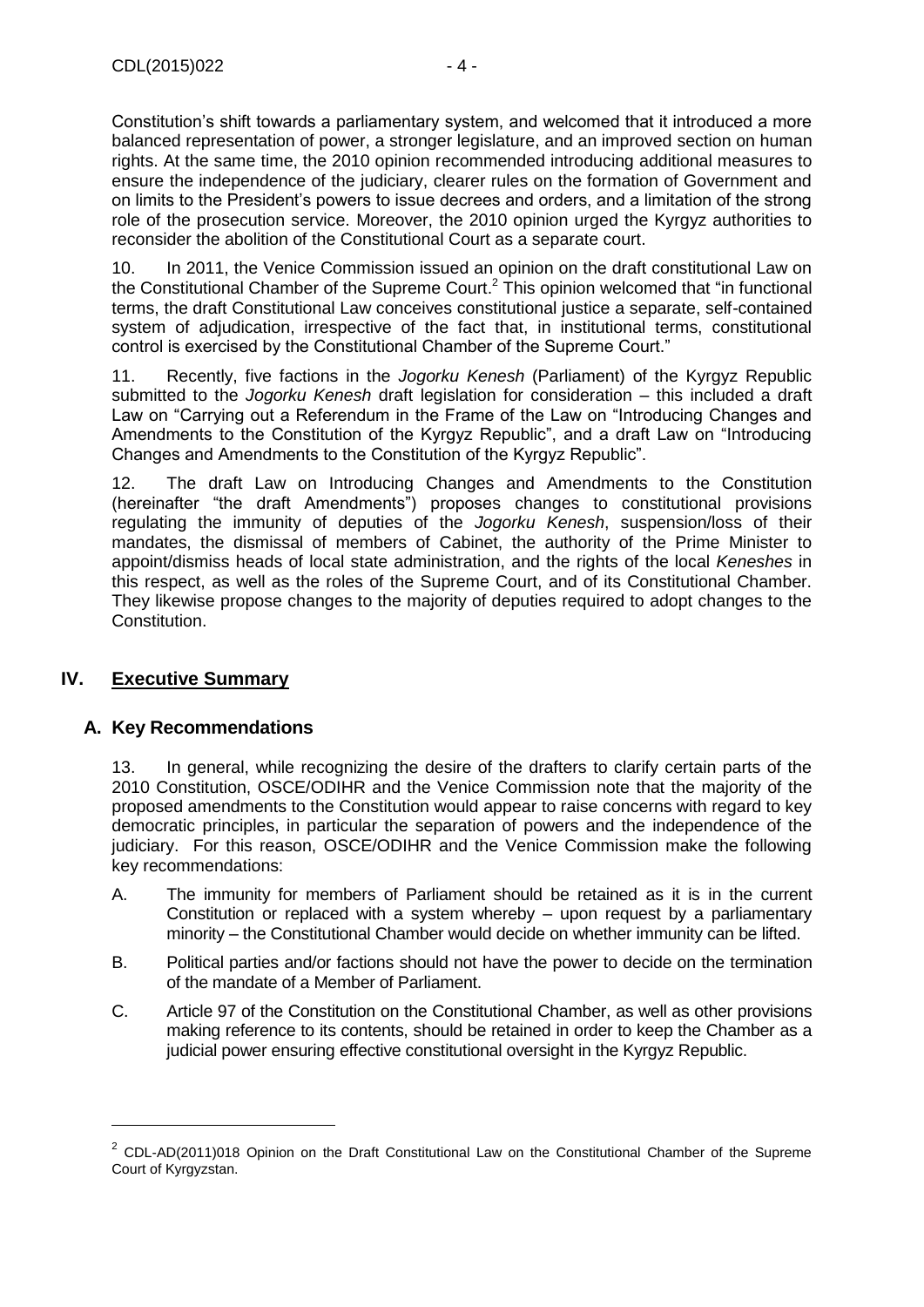- D. In order to guarantee internal independence of judges, the proposed provisions on "judicial oversight" and on "mandatory explanations" by the Supreme Court should be removed (draft Article 96 pars 2 and 3).
- E. The terms of office of chairpersons, their deputies and judges of local courts, the judges of the Supreme Court and the judges of the Constitutional Chamber should not be affected by amendments to the Constitution (transitional provision).

In any case, the constitutional procedure for amendments should be followed, as set out in Article 114 of the Constitution. The initiative for a referendum does not only require adoption by a two-thirds majority - there is no doubt about that requirement – but should arguably also only take place following at least three readings with two months' intervals between them. In case of doubt, the Constitutional Chamber may need to decide whether this is procedure to follow.

#### <span id="page-4-0"></span>**B. Additional Recommendations**

14. OSCE/ODIHR and the Venice Commission make the following additional recommendations:

- F. Requiring future constitutional amendments to be adopted by a three-fourths' majority, rather than a two-thirds majority of the deputies of the *Jogorku Kenesh* would lead to a situation where it may become very difficult to amend the Constitution in future. To retain some flexibility in the system, it is recommended to delete this amendment from the draft Amendments.
- G. Rather than allowing only the Prime Minister to "suspend" his/her parliamentary mandate while in office, all members of Government – and not only the Prime Minister should be permitted to have their parliamentary mandate suspended. At the same time, rules for a replacement of "suspended" members of Parliament should be foreseen; if these are not in place, then all members of the Government should be obliged to give up their mandates as members of Parliament while in office.
- H. The provisions on the dismissal of the heads of local public administrations should be redrafted to include grounds for dismissal. In order to be coherent, a declaration of no confidence by local *Keneshes* should lead to the dismissal of a head of local public administration.
- I. The procedure for appointing the Chairperson of the Supreme Court and his / her deputies should not involve the *Jogorku Kenesh* (draft Article 94 par 7).
- J. To enhance clarity and transparency, the procedure for dismissing members of Government should be set out in the Constitution and not be left to a separate constitutional law. The replacement of members of the Government should be subject to approval by the *Jogorku Kenesh.*
- K. Finally, the language used in the draft Amendments relates mostly to "he" or to "him". Unless this is a translation issue, it is recommended to use more gender neutral language throughout the draft Amendments, and to refer to both genders, to demonstrate that the people concerned may be both male and female.

15. The Venice Commission and OSCE/ODIHR remain at the disposal of the Kyrgyz authorities for any further assistance they may need.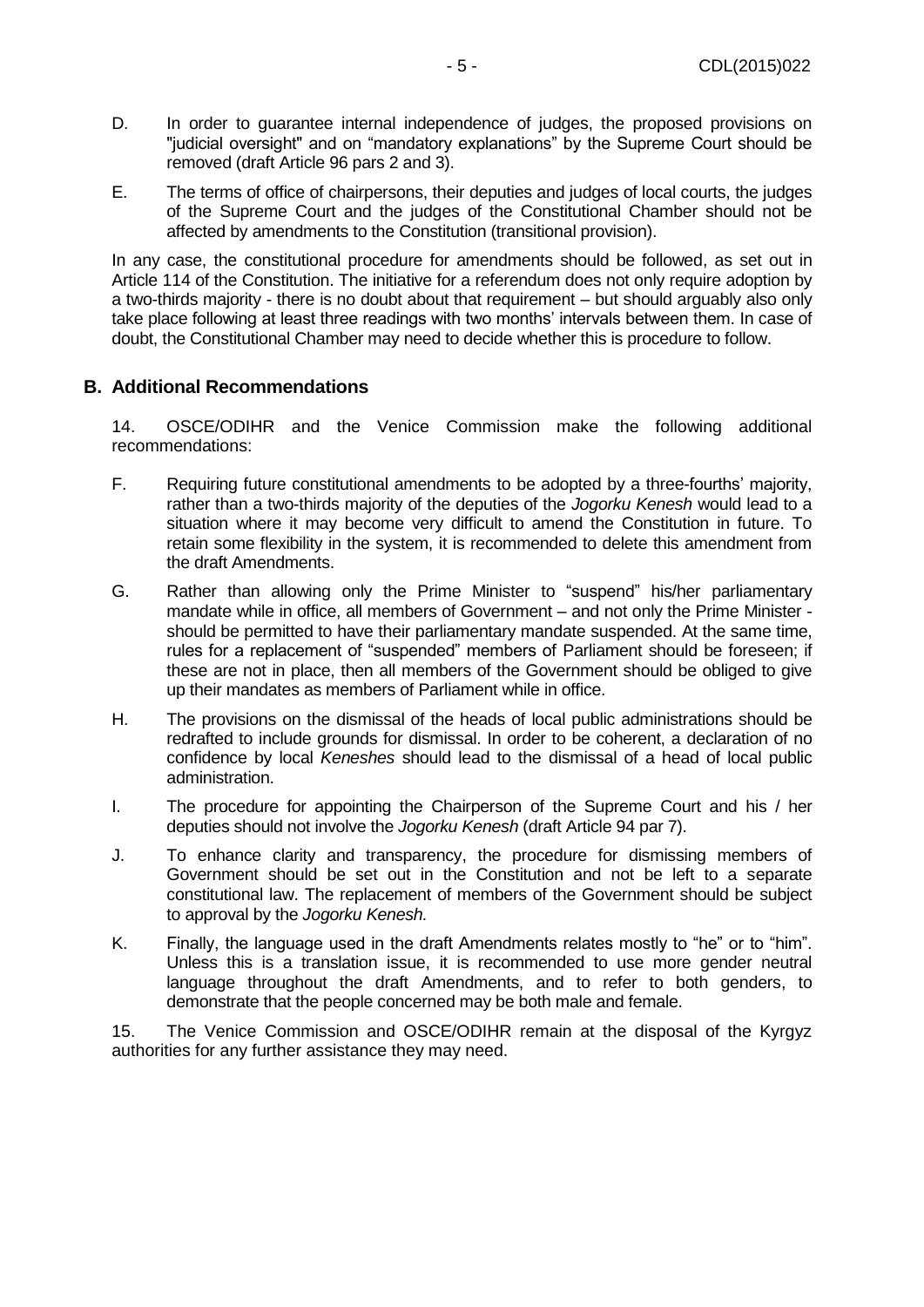## **V. Analysis and Recommendations**

## <span id="page-5-1"></span><span id="page-5-0"></span>**A. Procedure for amending the Constitution**

16. At the outset, when reviewing the draft Amendments, the first question that arose was which procedure should be used to amend the 2010 Constitution, and the Law on the Enactment of the Constitution, which was passed at the same time as the Constitution.

17. Paragraph 1 of Article 114 allows the amendment of the (whole) Constitution by referendum called by the *Jogorku Kenesh*. However, paragraph 1 does not specify the procedure to follow for the referendum.

18. According to Article 4 of the Law on the Enactment of the Constitution of 2010, paragraph 2 of Article 114 will enter into force only in 2020. Even if it is not yet in force, this paragraph is nonetheless important in order to understand the entire Article 114. Paragraph 2 stipulates that changes to sections III to VIII of the Constitution may be adopted by the *Jogorku Kenesh* upon the proposal of the majority of the total number of deputies or at the initiative of not less than 300 000 voters. Paragraph 2 thus provides for a simplified method of amendment to the institutional sections of the Constitution by the *Jogorku Kenesh* alone, without a referendum.

19. Paragraph 3 provides the procedure for constitutional amendments but it does not specify whether the same or different procedures apply for amendments by referendum (according to paragraph 1) and by adoption through the *Jogorku Kenesh* (according to paragraph 2, as of 2020).

20. Paragraph 3 contains three sentences. The first sentence stipulates that the Jogorku Kenesh shall adopt the amending law within 6 months. The second sentence provides that the amending law has to be passed by a two-thirds majority following at least three readings with two months' intervals between them. Finally, the third sentence sets out that the amending law can be submitted to a referendum by a two-thirds majority of the *Jogorku Kenesh*.

21. The first two sentences could provide elements of the procedure both for (a) amendment by referendum according to paragraph 1 and (b) amendment of Sections III to VIII of the Constitution by the *Jogorku Kenesh* according to paragraph 2, which will enter into force only in 2020. The fact that these two sentences are already in force since 2010 is an argument for their application also to the amendments by referendum according to paragraph 1. Otherwise, these two sentences should inter into force in 2020, together with paragraph 2.

22. As a consequence, the initiative for the referendum would not only have to be adopted by a two thirds majority but also following at least three readings with two months' intervals between them. However, this interpretation is not apparent, and the Constitutional Chamber may need to decide on this issue.

23. In any case, the legitimacy of the referendum needs to be examined as well. Provisions outlining the power to amend the Constitution are not a legal technicality but they may heavily influence or determine fundamental political processes. In addition to guaranteeing constitutional and political stability, provisions on qualified procedures for amending the constitution aim at securing broad consensus; this strengthens the legitimacy of the constitution and, thereby, of the political system as a whole. It is of utmost importance that these amendments are introduced in a manner that is in strict accordance with the provisions contained in the Constitution itself. Equally important, a wide acceptance of these amendments needs to be ensured.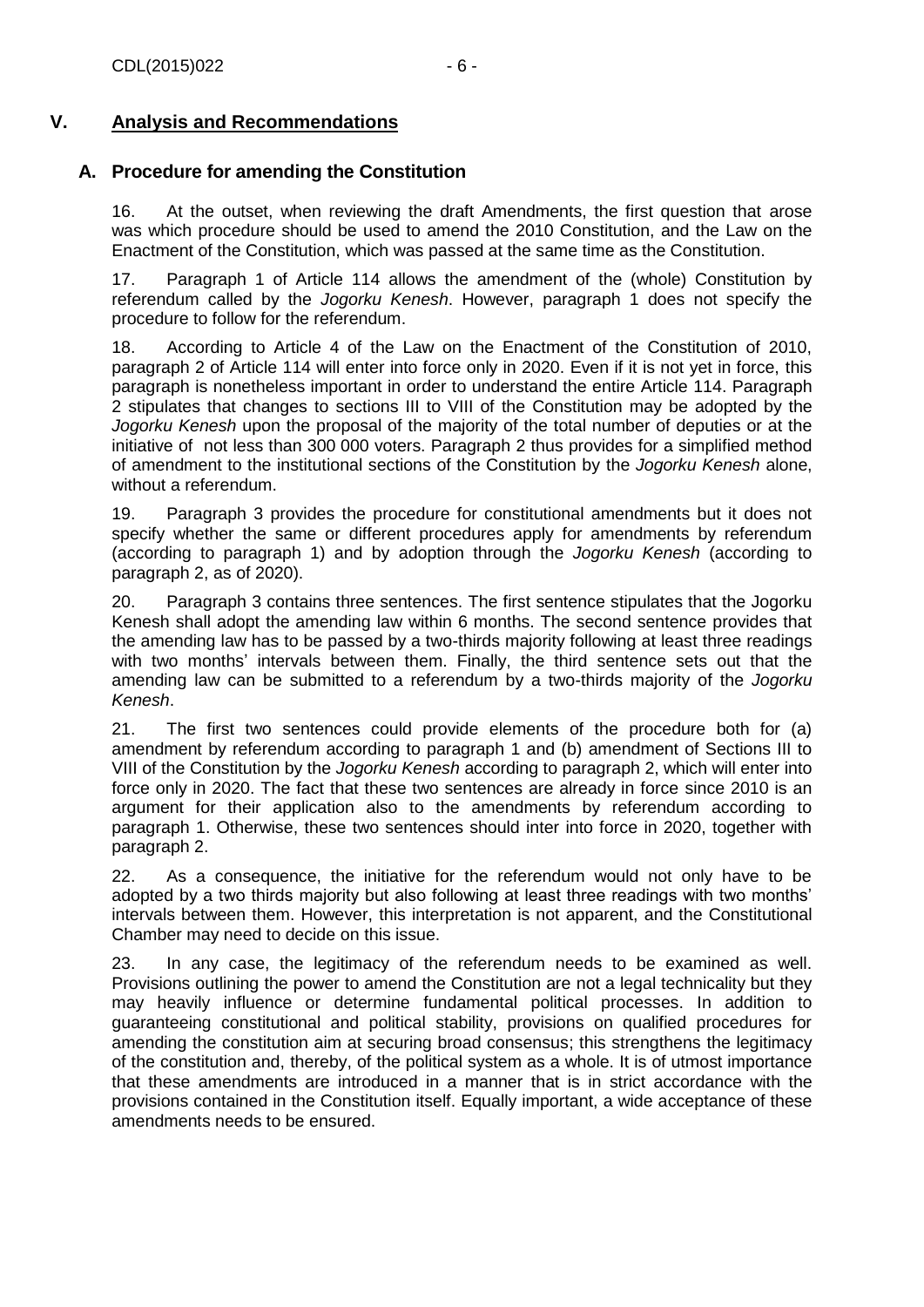24. Therefore, the competent state authorities must direct their efforts to ensuring inclusive discussions on the intended amendments, and provide a necessary period for reflection as well as adequate time for the preparation of a referendum (where applicable).

25. In general, the Venice Commission warns against constitutional referenda without a prior qualified majority vote in Parliament. The fact that no debate can take place during the referendum procedure exposes this instrument of direct democracy to polemics, misleading information and abuse of democracy if not carefully managed in accordance with generally accepted democratic rules. Especially the lack of a proper debate at the moment of the vote on the one hand, and the fact that the submitted questions can potentially be very complex and difficult to understand for the majority of voters on the other, require the relevant authorities to establish clear and strict criteria for such processes. Such criteria are necessary in order to ensure that the voter understands the question submitted for referendum, and to give the voter a real chance to decide which parts of a question or draft law he/she wants to adopt and which he/she wants to reject.

26. Even if "the national parliament is the most appropriate arena for constitutional amendment, in line with a modern idea of democracy" (...) "it is to be stressed that the use of referendums should comply with the national constitutional system as a whole. As a main rule, a referendum on constitutional amendment should not be held unless the constitution explicitly provides for this".<sup>3</sup>

27. The executive should also never take recourse to a referendum in order to  $circ$ umvent parliamentary amendment procedures $4$ .

28. Finally, the matters that are being decided by a referendum should never be too imprecise or too vague, and the draft legislation adopted in this manner should not leave important matters to future laws. In this context, it is noted that the draft Amendments do leave key questions, such as the procedures for dismissing members of Government and chairpersons of the Supreme Court, as well as the powers of the Constitutional Chamber to future laws. As the contents of such legislation have not even been drafted yet, this means that citizens will not have a very clear idea of which changes they are supporting in a referendum. Asking citizens to engage in such a 'blind vote' would dilute the very purpose of popular referenda, and should be avoided.

### <span id="page-6-0"></span>**B. Changes to the procedure for future amendments to the Constitution**

29. Article 12 of the draft Amendments seeks to amend Article 114 itself. The respective amendments concern par 4 of this provision, and aim to change the required majority for amending the Constitution from a two-thirds majority to a three-fourths majority.

30. In this context, it is noted that already a two-thirds majority is a difficult hurdle that would appear to prevent frequent amendments to the Constitution. Raising the bar for such amendments further would lead to a situation where it may become very difficult to amend the Constitution in future. To retain the flexibility of the system, it is recommended to delete this amendment from the draft Law.

31. In its Report on Constitutional Amendment, the Venice Commission expressed its concern with regard to excessively rigid procedures and warned against the difficulty of engaging in constitutional reform in such cases.<sup>5</sup> In other cases, the Commission has been

 $^3$  Report of the Venice Commission on Referendum CDL-AD(2010)001, Nr. 183 and Nr. 185

 $4$  CDL-AD(2010)001, par 68.

<sup>5</sup> CDL-AD(2007)004, Opinion on the Constitution of Serbia, §§ 99-100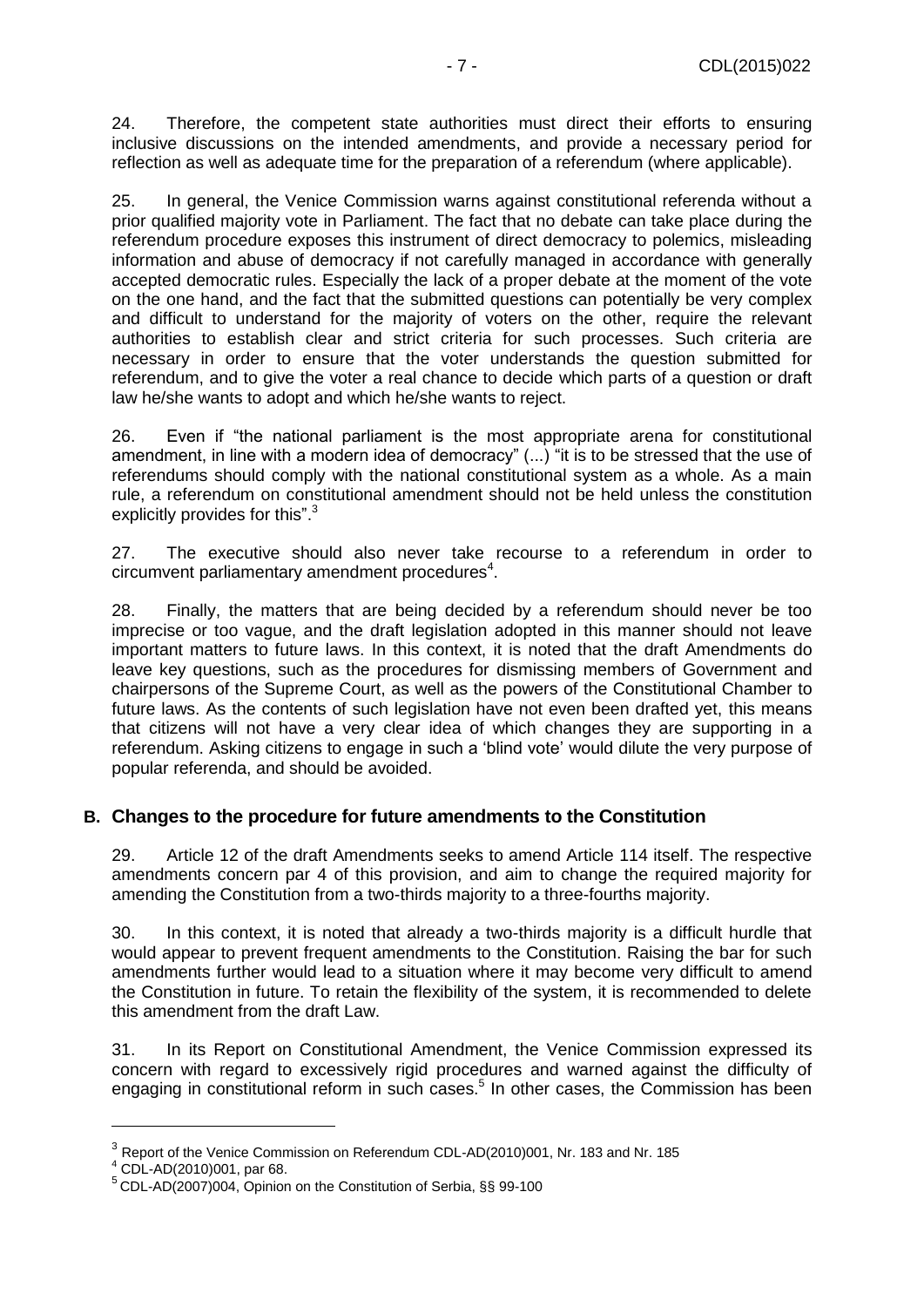-

confronted with the opposite challenge, where amendments, or attempted amendments to the constitution happen on a too frequent basis, which may also negatively affect constitutional and political stability. $6$  The Commission has thus stressed that a constitution cannot "be amended in conjunction with every change in the political situation in the country or after a formation of a new parliamentary majority".<sup>7</sup>

32. As for the process of amending the Constitution, it is noted that this process should be marked by the highest levels of transparency and inclusiveness – in particular in cases where draft amendments, such as the current ones, propose extensive changes to key aspects of the Constitution, such as the roles of the highest court and its constitutional chamber, the immunity and loss of mandate of deputies, and the process of appointing/dismissing heads of local administration. In this context, it should be borne in mind that the Constitution itself, in its Article 52, specifically states that citizens shall have the right to participate in the discussion and adoption of laws of republican and local significance, which surely applies in the current case.

33. It is thus recommended to ensure, in this and further attempts to amend the Constitution, that all relevant stakeholders, including civil society, and the wider public, are aware of the proposed changes, and are included in various platforms of discussion on this topic, so that, once draft amendments are presented to the *Jogorku Kenesh* for adoption, they are also representative of the will of the people. $8$ 

#### <span id="page-7-0"></span>**C. Immunity of deputies of the** *Jogorku Kenesh*

34. According to the current reading of the Constitution (Article 72 par 1), a deputy of the *Jogorku Kenesh* may not be prosecuted for opinions expressed in the course of his/her activities as a deputy, or for the outcome of voting in the *Jogorku Kenesh*. Criminal proceedings may be initiated following the consent of the majority of the total number of deputies of the Jogorku Kenesh, except in cases involving grave offences. At the time, the 2010 opinion of the Venice Commission welcomed the fact that this provision foresaw a limited immunity for deputies; however, the explanatory memorandum to the draft Amendments states that in practice "corporate solidarity and unwillingness to betray the colleagues dominate over the collegiate responsibility towards the electorate and the society".

35. Generally, as also outlined in the Venice Commission's 2014 Report on the Scope and Lifting of Parliamentary Immunities<sup>9</sup>, there are two categories of parliamentary immunity, namely 'non-liability' and 'inviolability'. While non-liability of parliamentarians usually involves immunity from prosecution for opinions, remarks and the outcomes of votes, inviolability

<sup>&</sup>lt;sup>6</sup> AD(2005)025, Final Opinion on Constitutional Reform in the Republic of Armenia, where the Venice Commission welcomed the lowering from 1/3 to 1/4 of the minimum number of registered voters for validating a constitutional referendum, § 42.

See e.g. CDL-INF(2001)015, Opinion on the Amendments of 9 November 2000 and 28 March 2001 of the Constitution of Croatia, item 4 and conclusions, where the Venice Commission regretted that the Constitution had been amended twice in a very short space of time (5 months) and warned that the suppression of the second chamber should not make future constitutional revisions too easy and weaken stability; CDL-AD(2007)047, Opinion on the Constitution of Montenegro, § 126; CDL-AD(2008)015, Opinion on the Draft Constitution of Ukraine, § 105.

For more specific recommendations on enhancing public consultation in the legislative process, see OSCE/ODIHR's Preliminary Assessment of the Legislative Process in the Kyrgyz Republic of April 2014, in particular pars 44-48.

<sup>9</sup> Report on the Scope and Lifting of Parliamentary Immunities, CDL-AD (2014)011, of 14 May 2014.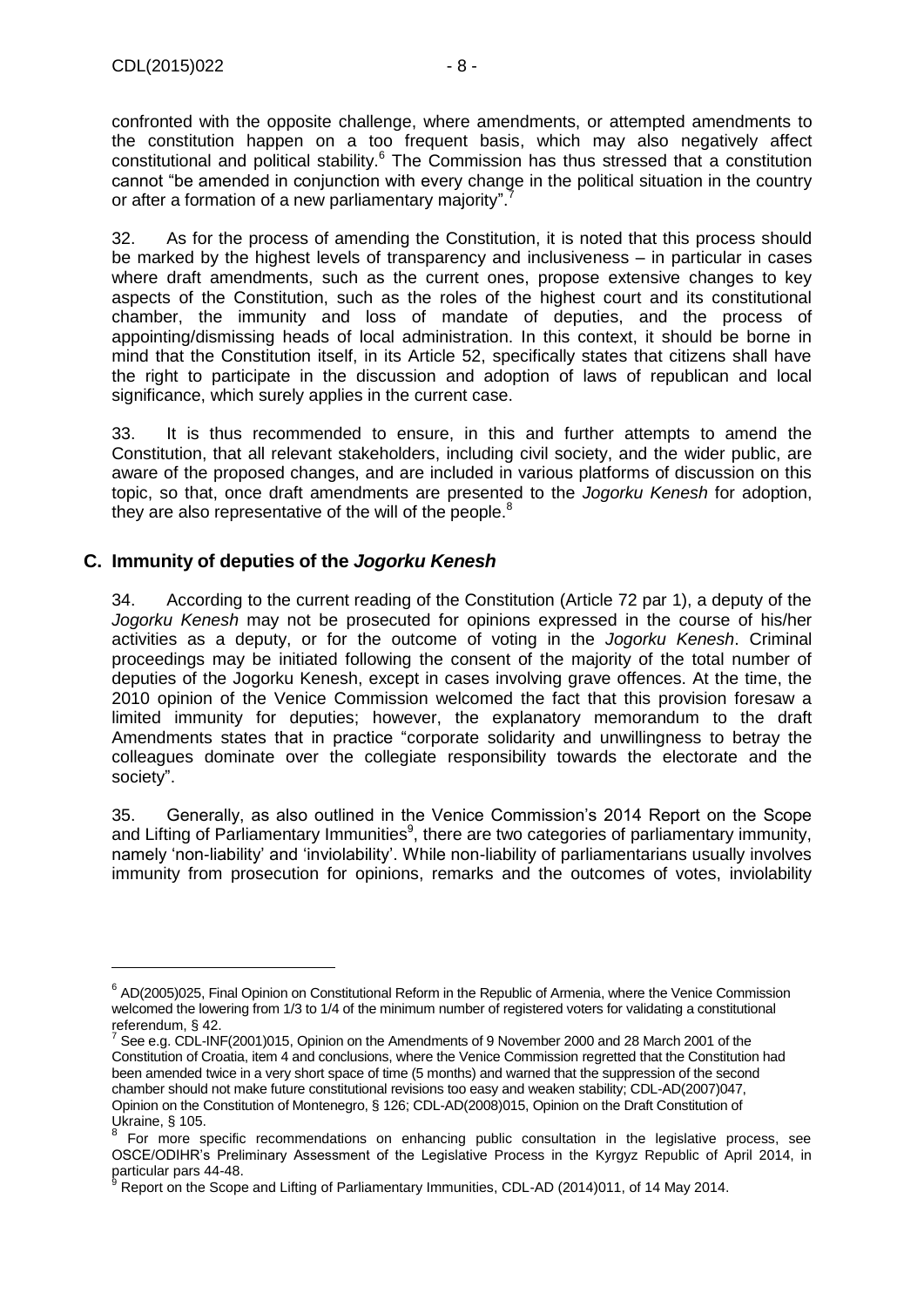provides special legal protection for parliamentarians accused of breaking the law, without the consent of the Parliament.<sup>10</sup>

36. Under Article 1 of the draft Amendments as set out in document CDL-REF(2015)020 Article 72 par 1 of the Constitution retains the non-liability principle. At the same time, the requirement of consent of the *Jogorku Kenesh* in order for criminal proceedings to be initiated against a deputy (in cases not involving grave offences) has been removed; instead, the *Jogorku Kenesh* is informed *after* such proceedings have been initiated, and may then review whether the prosecution is linked to the political activity of the deputy (in this case it is considered "political persecution"), at the initiative of no less than one-third of the number of deputies. A decision on the presence or absence of political persecution shall then be taken within two months from the day when the initiative of the deputies was launched. If such decision is taken, and the *Jogorku Kenesh* decides by a two-thirds majority that there is a case of political persecution, then the prosecution shall be terminated, or suspended until the end of the term of the *Jogorku Kenesh* of relevant convocation.

37. If there is no initiative to assess whether there is a case of "political persecution" or if this assessment is not completed within the required two months' period, then political persecution shall be deemed absent, and criminal prosecution may proceed. The entire procedure of assessment of political persecution shall not apply in cases of grave crimes.

38. However, the latest version of the draft Amendments<sup>11</sup> (not yet included in CDL-REF(2015)020) would appear to revert to the requirement of consent of a majority of the total number of deputies of the *Jogorku Kenesh* before criminal proceeedings can be instituted. The only amendment to the current wording of Article 71 par 1 seems to be the removal of the requirement of consent of the *Jogorku Kenesh* for crimes related to obtaining a parliamentary mandate.

39. A regulation on immunity for deputies must strike a fair balance between the protection of the deputies and the prevention of possible abuse. However, the proposed amendments as set out in document CDL-REF(2015)020 appear to focus more on preventing abuse, than on protecting deputies from possible politically-motivated prosecution. The meanings of the terms "an offence linked to political activity", and "political persecution" are quite unclear, and may be open to different, and arbitrary interpretation. For the same reason, "political persecution" may also be difficult to prove in practice.

40. Moreover, while it is conceivably possible that one-third of the deputies could join together to initiate the process of examining a case, it is uncertain whether in practice twothirds of the *Jogorku Kenesh* would ever come to the conclusion that criminal proceedings against a deputy are arbitrary and "political persecution" in the above sense. This would essentially require the majority in the *Jogorku Kenesh* to declare that the executive, in other words the Government (made up of members of the same majority party or parties) conducted arbitrary or "political" procedures against a deputy. Even if such decision would be taken in some cases involving deputies from majority factions, it is doubtful whether such a large majority would ever come together to prevent possible political persecutions of members belonging to minority parties.

41. Overall, it is questionable whether the evaluation of an ongoing criminal investigation, which may only be initiated if one-third of the *Jogorku Kenesh* supports this, would

 $10$  Ibid, pars 10 and 11.

<sup>11</sup> Russian version available at the site of the *Jogorku Kenesh* at http://www.kenesh.kg/RU/Articles/30107- Na\_obshhestvennoe\_obsuzhdenie\_22\_maya\_2015\_goda\_vynositsya\_proekt\_Zakona\_Kyrgyzskoj\_Respubliki\_O \_vnesenii\_izmenenij\_v\_Konstituciyu\_Kyrgyzskoj\_Respubliki.aspx.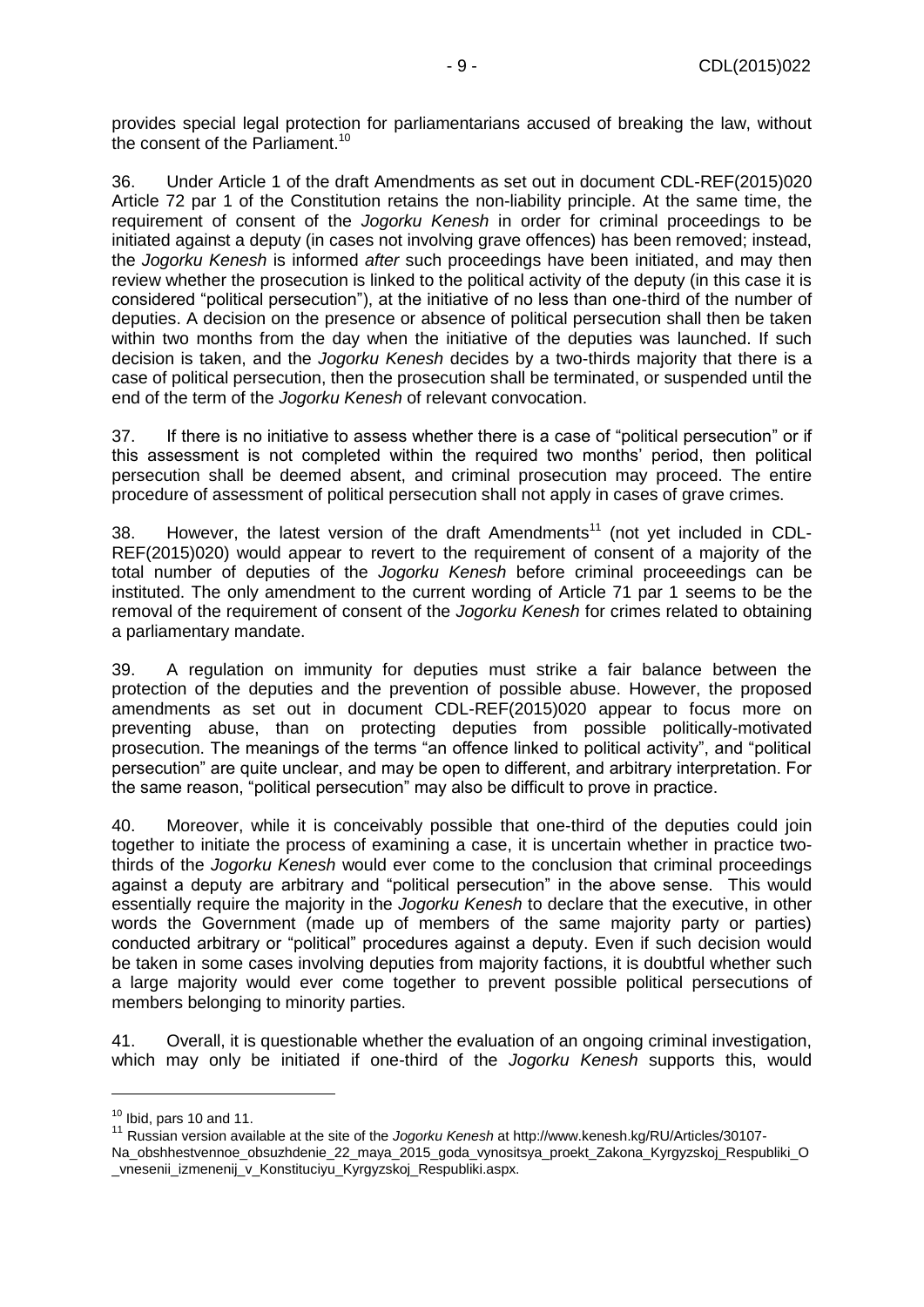effectively protect the deputies of the *Jogorku Kenesh*, and thereby the *Jogorku Kenesh* as such, in the same way as the system that is currently in place. In this regard, it is important to return to the original purpose of parliamentary immunity, which is to fulfil the democratic function of protecting parliament as an institution, and in particular the parliamentary opposition, from undue pressure or harassment from the executive, the courts or from other political opponents.<sup>12</sup>

42. In addition, whatever the outcome after the two months' period may be (a decision confirming or rejecting the possibility of political persecution), the pressure on the individual deputy during this period is enormous. Moreover, it may be presumed that political persecution would normally hide under the guise of ordinary suspicions voiced towards a deputy, which means that also for this reason, it would – in practice – be almost impossible to demonstrate in the Jogorku Kenesh that a persecution is based on purely political reasons.

43. The deletion of this amendment in the latest version of the draft Amendments (which for the most part retains the current system) is thus welcome, as the diminution of parliamentary immunity, and the protection from arbitrary prosecutions that it involves, could prevent deputies from engaging in the active fulfilment of their democratic mandate.

44. At the same time, a good alternative for future consideration could be to introduce a system similar to the Italian model involving the judiciary. Under this system, prosecutors and ordinary judges would be obliged to inform Parliament about the arrest of, and the institution of criminal proceedings against a Member of Parliament. A minority of the members of Parliament (maybe one-third of its members) would then be entitled to complain against the arrest of and prosecution against one of its members to the Constitutional Chamber within a given deadline. The measures taken against the member of Parliament would remain suspended until the Chamber decides on the matter.

45. If the current system is retained, and to prevent the abuse of immunity by individual deputies, consideration may also be given to introducing additional safeguards, such as those mentioned in the 2014 Venice Commission Report on the Scope and Lifting of Parliamentary Immunities. These include clear and impartial procedures for lifting immunity, specifying that immunity does not apply to preliminary investigations, for cases where a deputy is caught *in flagrante delicto*, or for minor or administrative offences (e.g. traffic violations).<sup>13</sup>

46. Another safeguard mentioned in the 2014 Venice Commission report is the temporal nature of immunity; this is included in the amended Article 72 par 1, since the suspension of persecution may last only until the expiration of the term of the *Jogorku Kenesh*. This raises the question of whether a deputy may retain his/her immunity in cases where he/she has left the *Jogorku Kenesh* prior to the expiration of its term. To avoid possible abuse of immunity, it may be preferable to specify that in case a deputy leaves the Jogorku Kenesh before the end of tenure, his/her immunity ends with his/her mandate. Finally, it is assumed that the expiration of immunity shall not apply to the non-liability for opinions expressed, and voting results from a deputy's tenure, which should always be protected, even once a deputy's mandate has expired.

 $12$  Ibid, par 185.

 $13$  Ibid, par 187.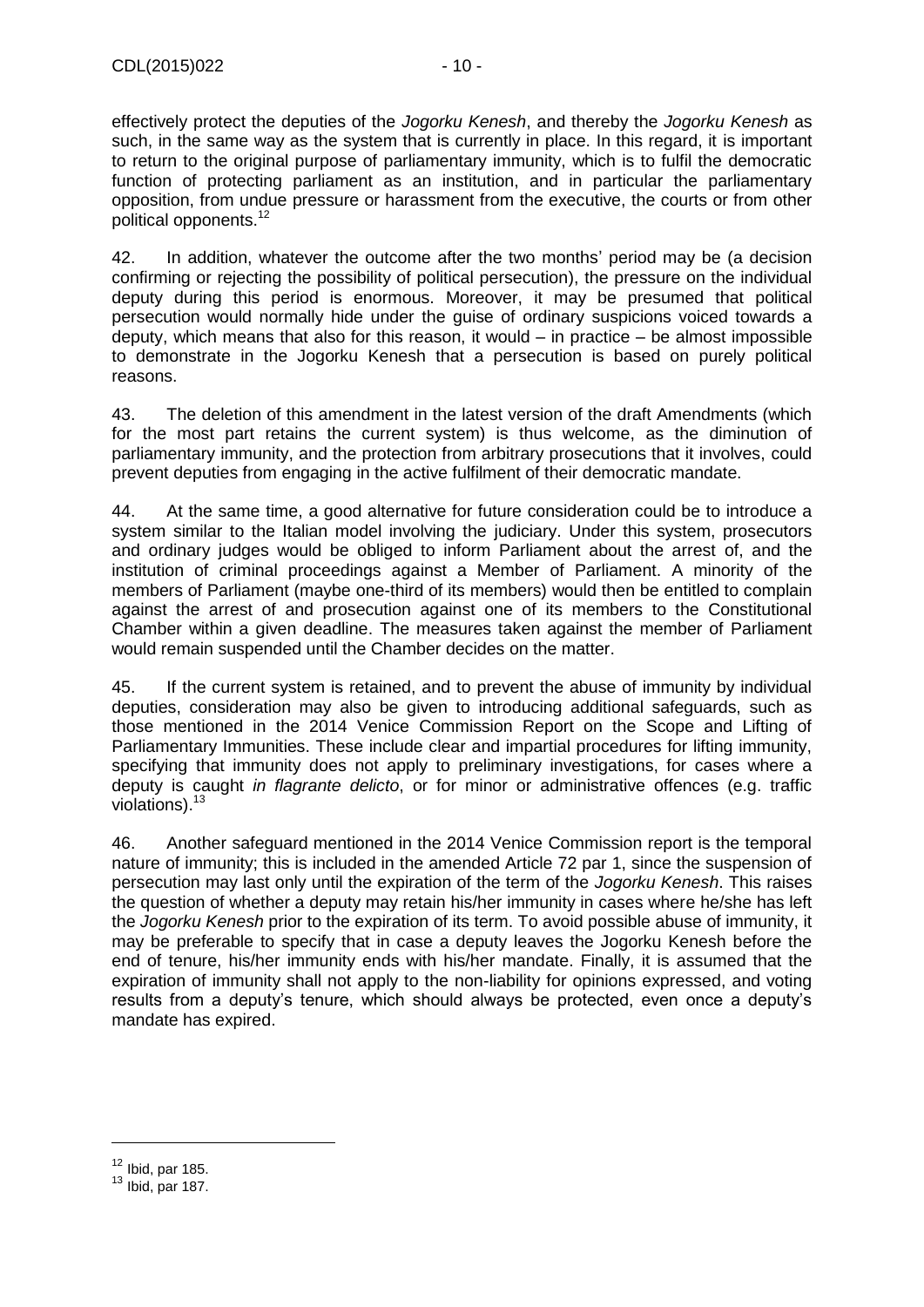#### <span id="page-10-0"></span>**D. Incompatibility and loss of mandate of deputies**

47. Article 73 outlines the mandate of deputies of the *Jogorku Kenesh*, which shall end simultaneously with the termination of activity of the relevant convocation of the *Jogorku Kenesh* (par 2). In its paragraph 3, Article 73 outlines those cases that shall lead to the early termination of a deputy's mandate.

48. Under sub-paragraph 1 of this provision, the mandate of a deputy shall end following the deputy's resignation, or his/her disaffiliation with a political faction (which thus makes it impossible for a deputy to change factions and still retain his/her mandate). Article 2 of the draft Amendments proposes changes to this provision, by stating, in a new sub-paragraph 1, that loss of mandate shall take place where a faction decides to exclude a deputy, based on a respective proposal of the "governing body" of the relevant political party. It seems that the latest version of the draft Amendments refers to a party congress rather than the governing body. Even if this seems more democratic, it does not affect in essence the arguments developed below.

49. A new sub-paragraph 2 still foresees the loss of mandate based on a written statement of resignation signed by the respective deputy, but also due to the deputy's renunciation of his/her nationality, or acquisition of another nationality (presumably this refers to citizenship).

50. The new sub-paragraph 1 under Article 73 paragraph 3 raises serious constitutional concerns, as it would permit a faction, based on the decision of a political party, to terminate the mandate of a deputy.

51. In previous opinions, the Venice Commission has declared such practices to be incompatible with the principle of a deputy's free and independent mandate, and has argued that this "would put [a] parliamentary bloc or group in some ways above the electorate which, in return, is unable to revoke individually a parliamentary mandate conferred through election"<sup>14</sup>. While it should always be possible for a party or faction to expel a deputy (following specific criteria that are spelled out in law), this should not lead to the loss of his/her mandate, since, while such groups or factions may play important roles in parliaments, they do not have the same status as that of deputies elected by the people.

52. The new sub-paragraph 1 of paragraph 3 thus seems to provide political parties, and their factions, with quite extensive powers vis-à-vis their deputies, who would at any time be faced with the prospect of losing their mandates should they disagree with party lines, or otherwise displease their party or their faction. While this would not necessarily imply an imperative mandate *per se* (which is also forbidden by Article 73 par 1 of the Constitution), it would nevertheless come close to a "party-administered model". <sup>15</sup> The proposed amendments would weaken the independence of deputies from the faction and the party and would be a setback for the democratic parliamentary system adopted in the Kyrgyz Republic in 2010. Given the dangerous repercussions that the revised version of Article 73 par 3 (1) would have for deputies of the *Jogorku Kenesh*, and their free mandate, this provision should be deleted.

<sup>&</sup>lt;sup>14</sup> Consolidated Opinion on the Ukraine Constitutional Reform Project CDL-INF(2001)011, of 11 July 2001, II b).

<sup>15</sup> See the Venice Commission's Report on the Imperative Mandate and Similar Practices, CDL-AD(2009)027, of 16 June 2009, par 39.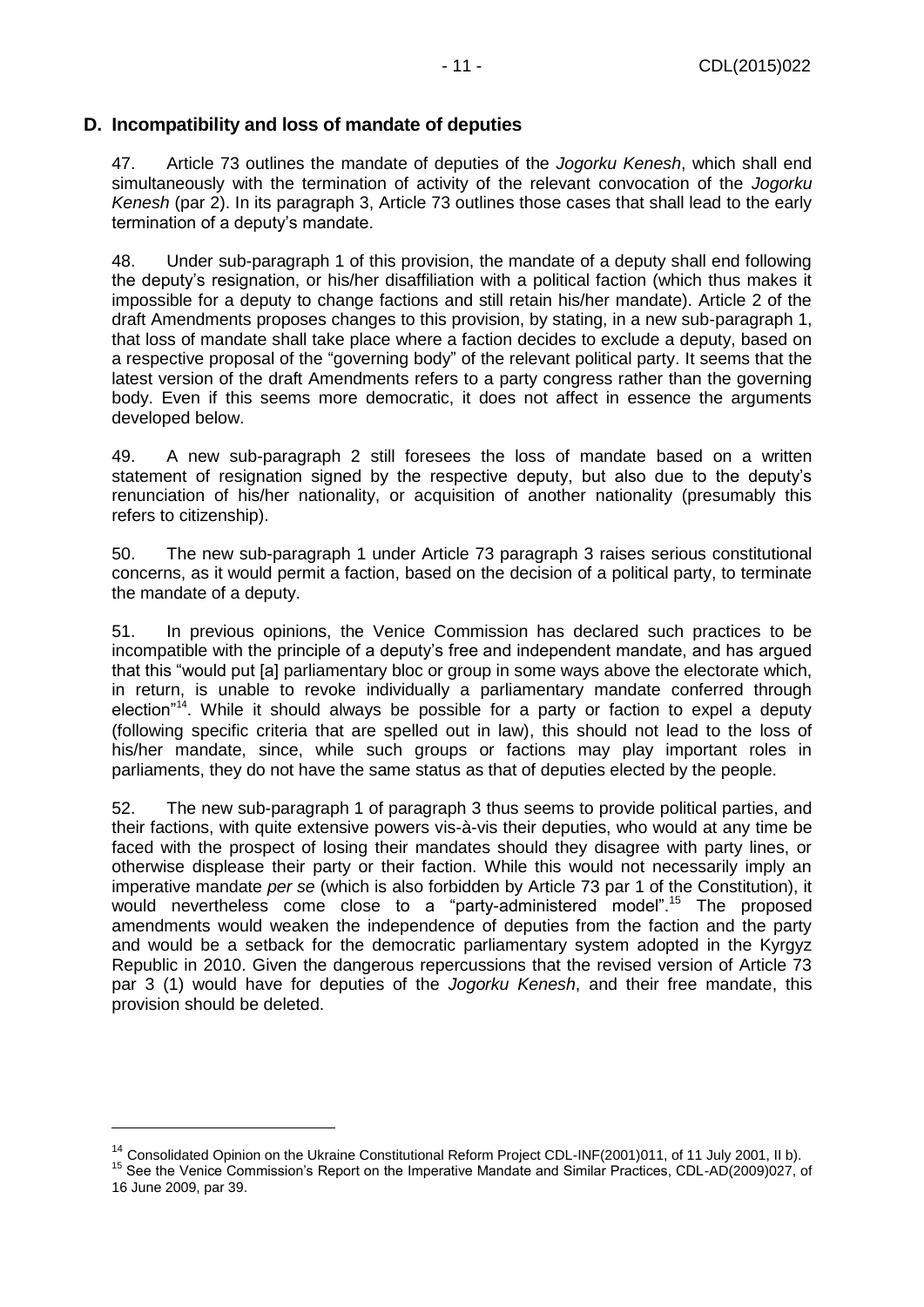## <span id="page-11-0"></span>**E. Suspension of the parliamentary mandate of the Prime Minister**

53. The proposed amendment to Article 72 par 3 states that if a deputy is appointed to the position of Prime Minister, his/her competencies as a deputy shall only be temporarily suspended, until the termination of his/her responsibilities as Prime Minister.

54. The proposed amendment may be intended to articulate the practice in many parliamentary systems, which is that members of the executive remove themselves from the day-to-day work of the legislature. This practice is often intended to strengthen the ability of the legislature to hold the executive to account. However, as drafted here, the proposed new Article 72 par 3 remains unclear, as do the effects of such suspension of mandate.

55. Furthermore, it would also not seem logical to provide for such a suspension only for the Prime Minister. If it were introduced, then all ministers should have their parliamentary mandate suspended while in office.

56. At the same time, the suspension of the parliamentary mandate of the Prime Minister – and much more so of all members of Government – would deprive the majority of valuable votes in Parliament, which could then result in a distortion of the relative forces of political parties in Parliament. Rules for replacing "suspended" members of the Jogorku Kenesh should therefore be foreseen, or the members of the Government should be obliged to give up their mandates as Members of Parliament while in office.

#### <span id="page-11-1"></span>**F. Dismissal of members of Government**

57. Currently there is no provision permitting a Prime Minister to reshuffle his or her government. The proposed amendment to Article 87 of the Constitution requires a constitutional law to set out the circumstances in which the Prime Minister may dismiss a minister and thus reshuffle the Government.

58. It is a usual practice for a Prime Minister to be able to dismiss his/her ministers. Indeed, this power might be assumed to exist even if it is not expressly set out in the Constitution. There are habitually also no specific limits to circumstances in which members of the Government may lose their positions. As the Prime Minister bears full responsibility for running the Government under Article 89, it would not be uncommon for him or her to have unfettered discretion to propose the dismissal of members of Government to the President.

59. The current proposal does not, however, explicitly increase the powers of the Prime Minister to recommend such dismissal. If the power to recommend dismissal is to be limited to specific circumstances, perhaps to ensure broad representation in Government or to avoid the concentration of power in one person, one would expect to find these circumstances spelled out in the Constitution and not in another, hitherto unspecified law. Permitting this important detail to be set out in a constitutional law renders the situation quite unclear, and means that the Constitution would lack an important detail pertaining to the framework for Government. It also means that voters approving such amendment in a referendum would have no idea what its implications might be. This matter should therefore be settled in the Constitution, and the draft Amendments should be changed accordingly.

60. In addition, to ensure adequate checks and balances, as well as consistency with Article 84 of the Constitution, consideration may be given to introducing a requirement that new members of the Government should be approved by the *Jogorku Kenesh*.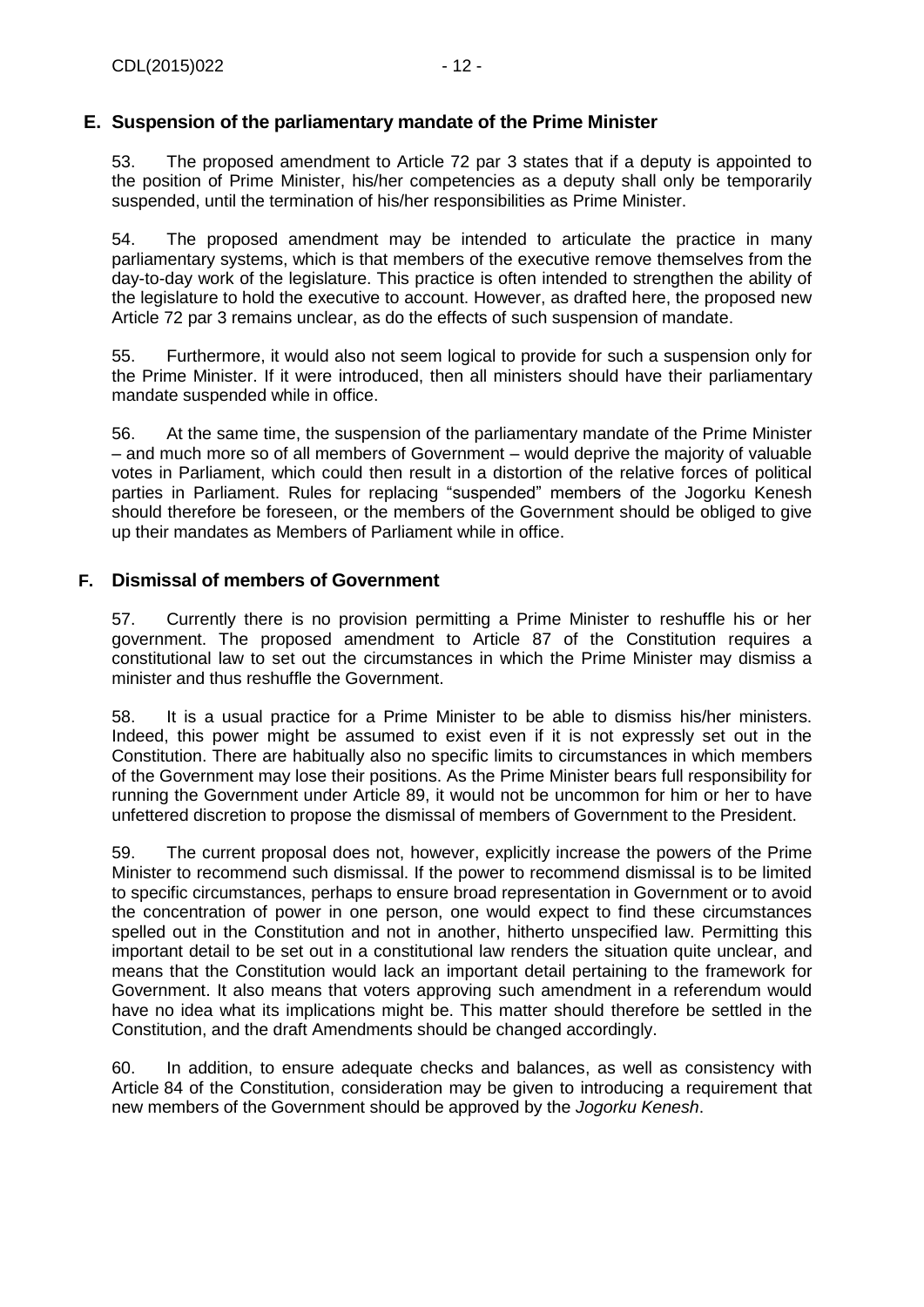#### <span id="page-12-0"></span>**G. Dismissal of Local Heads of Government Administration**

61. Under Article 3 of the Constitution, the state power is based on the supremacy of popular power, represented by the *Jogorku Kenesh* and the President, the separation of powers, and the separation of functions and powers of state authorities and local selfgovernance bodies.

62. At the local level, the Constitution foresees local self-governance, as regulated in Section VIII of the Constitution. Article 110 par 1 stresses that this involves "the real possibility for local communities to independently resolve the matters of local significance in their own interests, and under their responsibility". Local self-governance shall be implemented by local communities either directly, or through local self-governance bodies (Article 110 par 3). According to Article 111 par 1, the system of local self-governance bodies involves local *keneshes* (representative bodies of local self-governance) and *ayil okmotus* and mayors' offices (executive bodies of local self-governance). Under par 2 of this provision, executive bodies of local self-governance are accountable to the local *keneshes* in their activity.

63. At the same time, Articles 89, 91 and 92 of the Constitution speak of "local public administrations". These appear to be local arms of the central state, responsible for fulfilling the delegated responsibilities of the central government in villages and cities on behalf of the central government. The "heads of executive local self-government bodies" referred to in Article 112(2), on the other hand, are local executive bodies fulfilling the responsibilities of the local authorities (devolved functions).

64. Under Article 89 par 7 of the Constitution, the Prime Minister, upon proposals of local *keneshes* in accordance with the relevant legislation, shall appoint and dismiss "heads of local public administrations". The proposed revisions to Article 89 par 7 remove the requirement of the prior proposal of such appointments and dismissals by the local *keneshes*, and thus their involvement in such appointments/dismissals *per se*.

65. This would mean that, rather than moving to increased local autonomy, the draft Amendments attempt to assert central control over certain matters that fall under subnational control in other jurisdictions. However, the proposed amendment to Article 89 would be acceptable if coupled with adequate mechanisms to avoid conflicts between local selfgovernments and the delegated administration of the central state at local levels.

66. At the same time, the amendments to Article 89 par 7 also remove the separate requirement that appointments and dismissals are to be done in accordance with "the procedures of the law". This would appear to be incompatible with the notion of a constitutional state because it leaves the appointment of administrative positions to the sole discretion of the Prime Minister, without setting out any criteria for such cases. Such wide discretion would not appear to be necessary, or appropriate to achieve the goal set out in the explanatory memoranda to the draft Amendments, which is the strengthening of the executive by ensuring quality professional staff. This wide discretionary role of the Prime Minister may also make it more difficult to manage tensions between the local state administrations and the central government.

67. It appears that the proposed addition to Article 112 par 3 item 1 of the right of a local *Kenesh* to adopt a vote of no confidence in "the head of local public administration" is to make up for the removal of their right approve these officials. The new provision appears to be incomplete, as it does not specify the consequences of such declarations of no confidence. The *Kenesh* may thus adopt a vote of no confidence but has no mechanism for enforcing that decision. The procedure invites direct conflict between the Prime Minister and local *Keneshes* and offers no mechanism for resolving such conflict.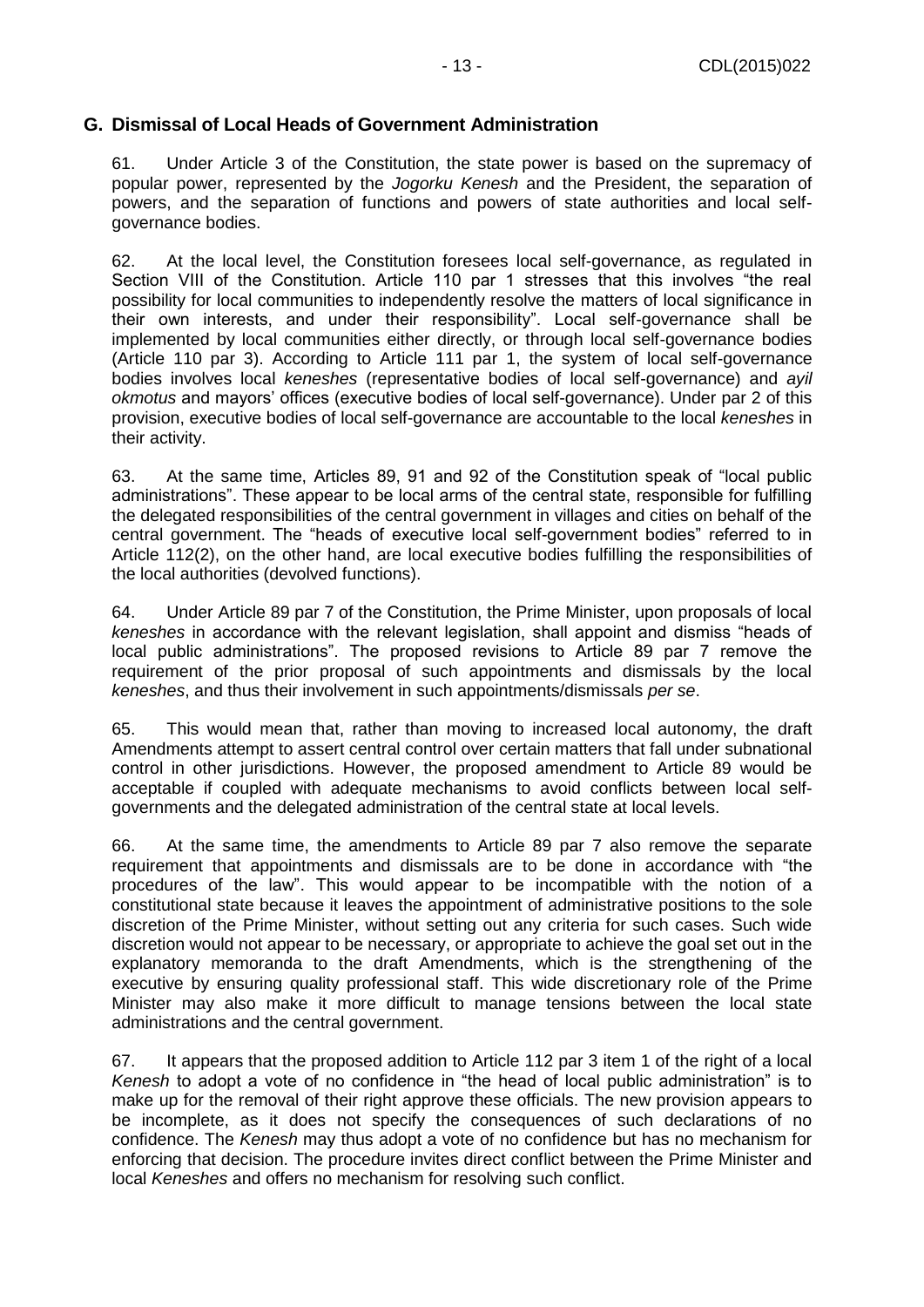68. To sum up the above, it would be expedient for the law drafters, when amending these provisions of the Constitution, to incorporate mechanisms that would enhance transparency, and reduce the potential for conflict between delegated state administration operating in local communities, and local self-governance bodies. The current draft Amendments do not contain such safeguards, and would need to be revised in order to be clearer, and more coherent.

## <span id="page-13-0"></span>**H. The role of the Supreme Court**

69. Under the current Constitution (Article 96), the Supreme Court is the highest body of judicial power in all areas of law, and has the power to "revise court rulings of local courts upon appeals of the participants in the judicial process"; its rulings are final and not subject to appeal. The Plenum of the Supreme Court (Chairperson and collegiums) shall also give explanations on issues of court practice.

70. The draft amendments enhance the role of the Supreme Court under Article 96 by adding, in its par 2, that the Supreme Court shall also "perform judicial oversight over the activity of all courts and judges of the Kyrgyz Republic in accordance with the procedures established by law." It is not clear what this kind of "judicial oversight" would imply, and how it would relate to the general principle that all judges shall be independent and subordinate only to the Constitution and laws, as stipulated in Article 94 of the Constitution. To avoid potential interference with the courts' and the judges' general independence, it is recommended to delete this draft amendment.

71. The draft amendment to Article 96 par 3 stipulates that explanations on issues of judicial practice shall be mandatory for all courts and judges. This proposed measure again calls into question the general independence of the courts and judges. Notably, OSCE/ODIHR's 2010 Kyiv Recommendations on Judicial Independence in Eastern Europe, South Caucasus and Central Asia explicitly state that "the issuing by high courts of directives, explanations, or resolutions shall be discouraged", but that, as long as they exist, they shall not be binding on lower court judges. Otherwise, they would represent infringements of the individual independence of judges. Uniformity of interpretation of law shall be encouraged through studies of judicial practice that also have no binding force.<sup>16</sup>

72. In its 2010 Report on the Independence of the Judicial System; Part I: The Independence of Judges, the Venice Commission also found the adoption of guidelines by higher courts that shall be binding on lower courts to be problematic from the point of view of judicial independence.<sup>17</sup> Every judge has the same right to judge. A strict hierarchical order within the judiciary would entail the risk that judges behave like civil servants who are subject to orders from their superiors. The Venice Commission thus came to the conclusion that while supreme courts may have the authority to set aside or modify judgments of lower courts, they should not supervise them.<sup>18</sup>

73. Based on the above considerations, Article 96 par 3, as amended by Article 7 of the draft Amendments, allowing the Supreme Court to give mandatory "explanations" should be deleted.

<sup>&</sup>lt;sup>16</sup> OSCE/ODIHR's 2010 Kyiv Recommendations on Judicial Independence in Eastern Europe, South Caucasus and Central Asia, par 35.

 $17$  Report on the Independence of the Judicial System; Part 1: The Independence of Judges, CDL-AD(2010)004, of 16 March 2010, par 70.

<sup>18</sup> *Ibid*, par 71.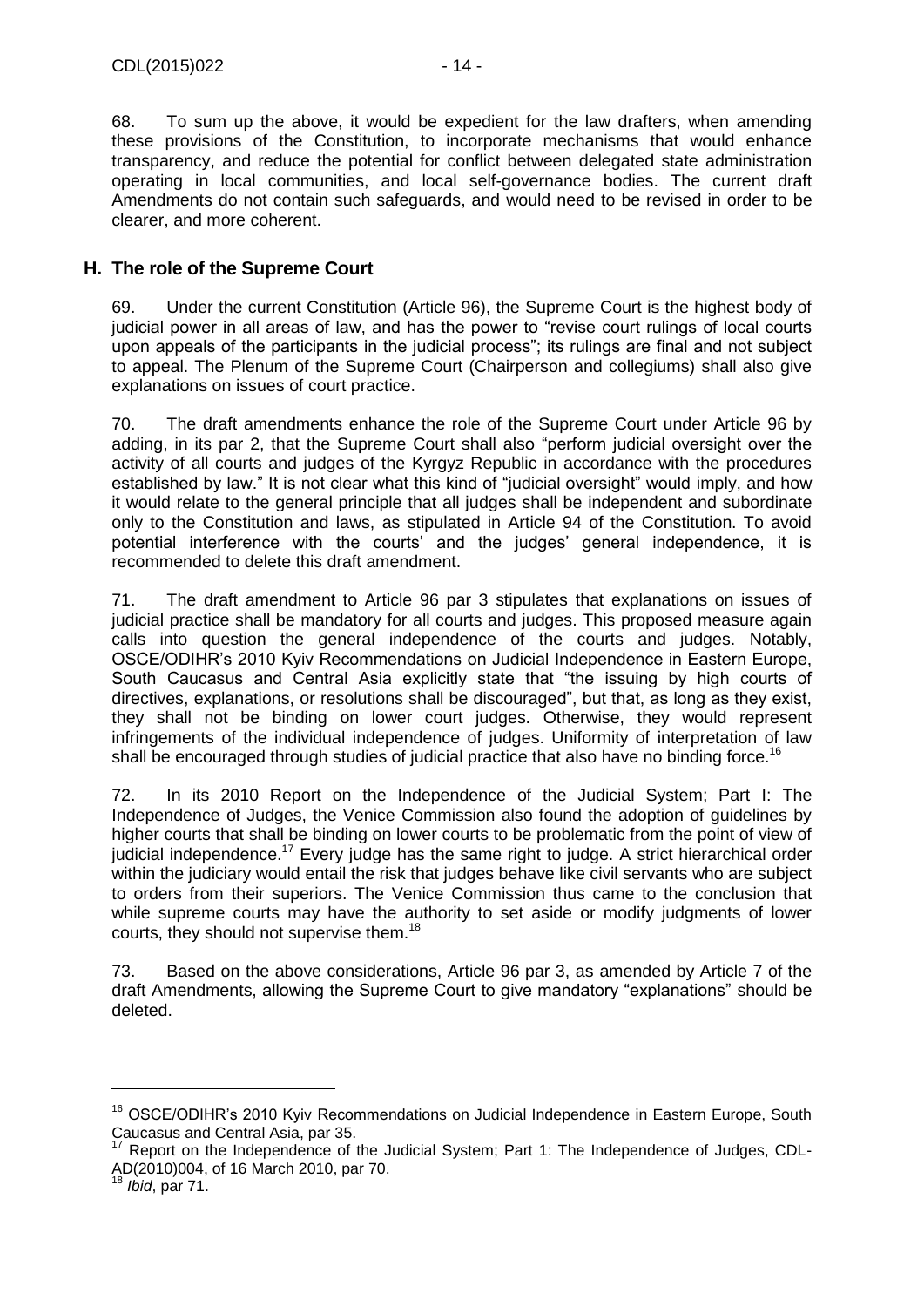74. At the same time, it is noted that the current wording of Article 96 par 3, according to which the Supreme Court's decisions shall be final and not subject to appeal, has not been retained. While this may be an oversight, it is recommended to specify in Article 7 of the draft Amendments that this provision shall be kept.

### <span id="page-14-0"></span>**I. Election of the Chairperson of the Supreme Court and his/ her deputies**

75. The election of the Chairperson of the Supreme Court, and of his/her deputy is currently regulated under Article 94, which states that the members of the Supreme Court shall elect their Chairperson from among themselves, for a term of three years. Article 6 of the draft Amendments now change this procedure under Article 94, by specifying that the Chairperson and deputy chairpersons of the Supreme Court shall be elected from among the iudges of the Supreme Court by the Jogorku Kenesh, upon presentation of the President.

76. It is not completely unusual to grant the executive a role (or even the right to take decisions) in the appointment of court leadership. However, in many cases these practices are outdated (United Kingdom) or inherited (former colonies). Lessons from the past have led new constitutional orders to introduce more balanced mechanisms for the appointment of all judges and judicial leadership. While the appointment of constitutional judges requires specific democratic legitimacy to ensure that it also reflects the "majority will" as expressed by representative institutions, this is not true for Supreme Court judges in countries where there is a specialised Constitutional Court (or Chamber as in the Kyrgyz Republic).

77. The manner of electing judges of the Supreme Court is not specifically outlined in the Constitution. According to Article 3 par 2 of the Law on the Selection of Judges, the *Jogorku Kenesh* appoints these judges upon recommendation of the Council for the Selection of Judges $^{19}$ . This procedure should be specified in a future amendment to the Constitution. Under Article 95 par 2 of the Constitution, the *Jogorku Kenesh* may, upon request of the Council of Judges (different from the Council for the Selection of Judges), also dismiss them.

78. Given this involvement of the *Jogorku Kenesh* in the appointment and dismissal of Supreme Court judges, it is not apparent why it would, in addition, be necessary for it to also select the Chairperson and deputy chairpersons of the Court. The current procedure, whereby this is left up to the members of the Supreme Court, would appear to be the more reasonable manner of selecting the Chairperson/deputies, since the other members of the Court will be more familiar with the requirements of the post, and the qualifications needed to fill this post. This is also confirmed by paragraph 16 of the OSCE/ODIHR 2010 Kyiv Recommendations, which considers the election of a court chairperson by the judges of the particular court to be a good option. In case of executive appointment, the Kyiv Recommendations specify that this should happen upon recommendation of an advisory body (such as a Judicial Council or Qualification Commission), which the executive body may only reject by reasoned decision.

79. The new procedure introduced by Article 7 of the draft Amendments would allow the *Jogorku Kenesh* and the President to interfere with the internal workings of the Supreme Court without any involvement of members of the judiciary. This would raise concerns with regard to the independence of the judiciary under Article 94, and the separation of powers under Article 3 of the Constitution. Based on the above considerations, it would appear preferable to leave the procedure for appointing Chairperson/deputies of the Supreme Court

<sup>&</sup>lt;sup>19</sup> see also CDL-AD(2011)019. Opinion on the draft law on the Council for the Selection of Judges of Kyrgyzstan adopted by the Venice Commission at its 87th Plenary Session (Venice, 17-18 June 2011).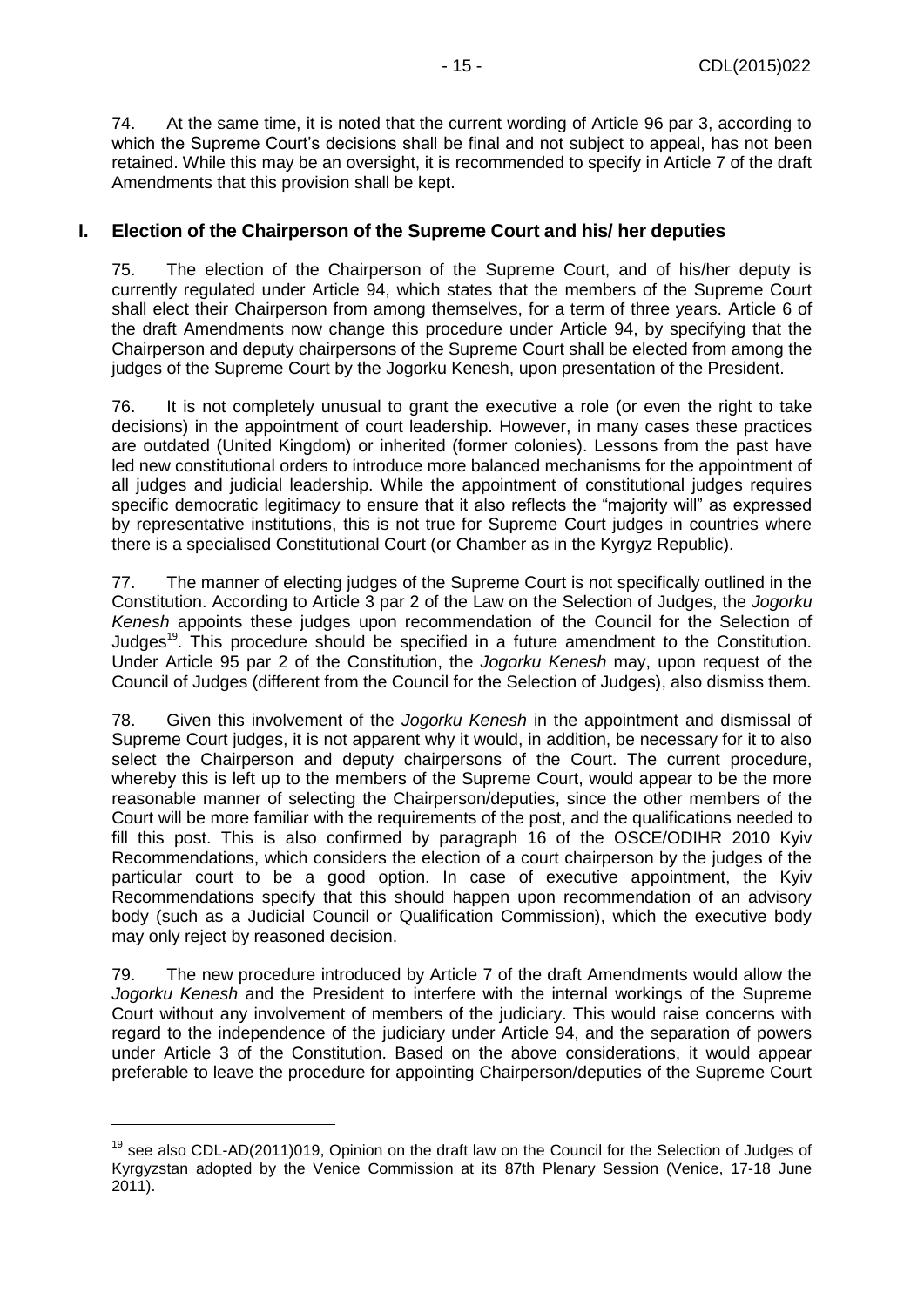as it is, and to not further involve the *Jogorku Kenesh* in these matters. An alternative could be to involve the Council of Judges in this procedure.

## <span id="page-15-0"></span>**J. The role of the Constitutional Chamber**

80. The jurisdiction of the Constitutional Chamber is set out in Article 97 of the Constitution. Under this provision, the Constitutional Chamber is responsible for performing constitutional oversight, which, according to Article 97 par 4 shall involve reviewing the constitutionality of laws, international treaties, and draft laws. If these are found to be unconstitutional, then the Constitutional Chamber has the power to declare these instruments unconstitutional, and thus to repeal them (pars 6 and 9). Paragraph 7 of Article 97 also foresees the possibility of individual constitutional complaints, which everyone may initiate in case he/she believes that certain laws or other regulatory acts violate the rights and freedoms recognised in the Constitution.

81. In its opinion of 2011, the Venice Commission welcomed the intention of the Kyrgyz authorities to establish the Constitutional Chamber as a separate, self-contained system of adjudication, irrespective of the fact that, in institutional terms, constitutional control is exercised by the Constitutional Chamber of the Supreme Court. The Commission also welcomed the introduction of individual access for natural and legal persons to the Constitutional Chamber.<sup>20</sup>

82. At the same time, it should be mentioned that the abolition of the Constitutional Court by the new Constitution of 2010 had been strongly criticised by the Venice Commission in its 2010 Opinion on the draft Constitution of the Kyrgyz Republic. Currently, however, pursuant to the Constitution and Constitutional Law, the Constitutional Chamber "enjoys the necessary degree of independence and autonomy and has a wide enough jurisdiction to function as an effective organ of judicial constitutional review."<sup>21</sup>

83. The draft Amendments foresee the deletion of the entire Article 97, which would essentially mean that the role of the Chamber, currently a judiciary oversight body to review the constitutionality of laws, draft laws and treaties, and annul them if they are unconstitutional, would no longer be set out in detail in the Constitution. Article 93 par 2, stating that judicial power shall be exercised by means of "constitutional, civil, criminal, administrative and other forms of legal proceedings" would also be amended to exclude the word "constitutional", which may indicate that the Chamber shall no longer exercise judicial functions, as in the past.

84. This would be a worrying development, given the importance of a constitutional court for the overall functioning of democratic institutions, the protection of human rights and the rule of law in a country. While the Constitutional Chamber is retained as such, the draft amendments appear to essentially turn it into an advisory body, which may only respond to inquiries by local courts on the constitutionality of laws or other regulatory acts (Article 101 par 2). The Constitutional Chamber would, according to a new Article 104-1, be an "other state authority" under Section VII of the Constitution, on par with the Prosecutor-General, the National Bank, the Central Election Commission, and the Ombudsman.

85. Under the new Article 104-1, this new Constitutional Chamber would still maintain "control" over the constitutionality of laws, and other normative and legal acts, but would no longer exercise effective constitutional oversight. The competencies, organisation and

 $\overline{a}$ 

<sup>20</sup> CDL-AD(2011)018.

<sup>&</sup>lt;sup>21</sup> CDL-AD(2011)018, par 58.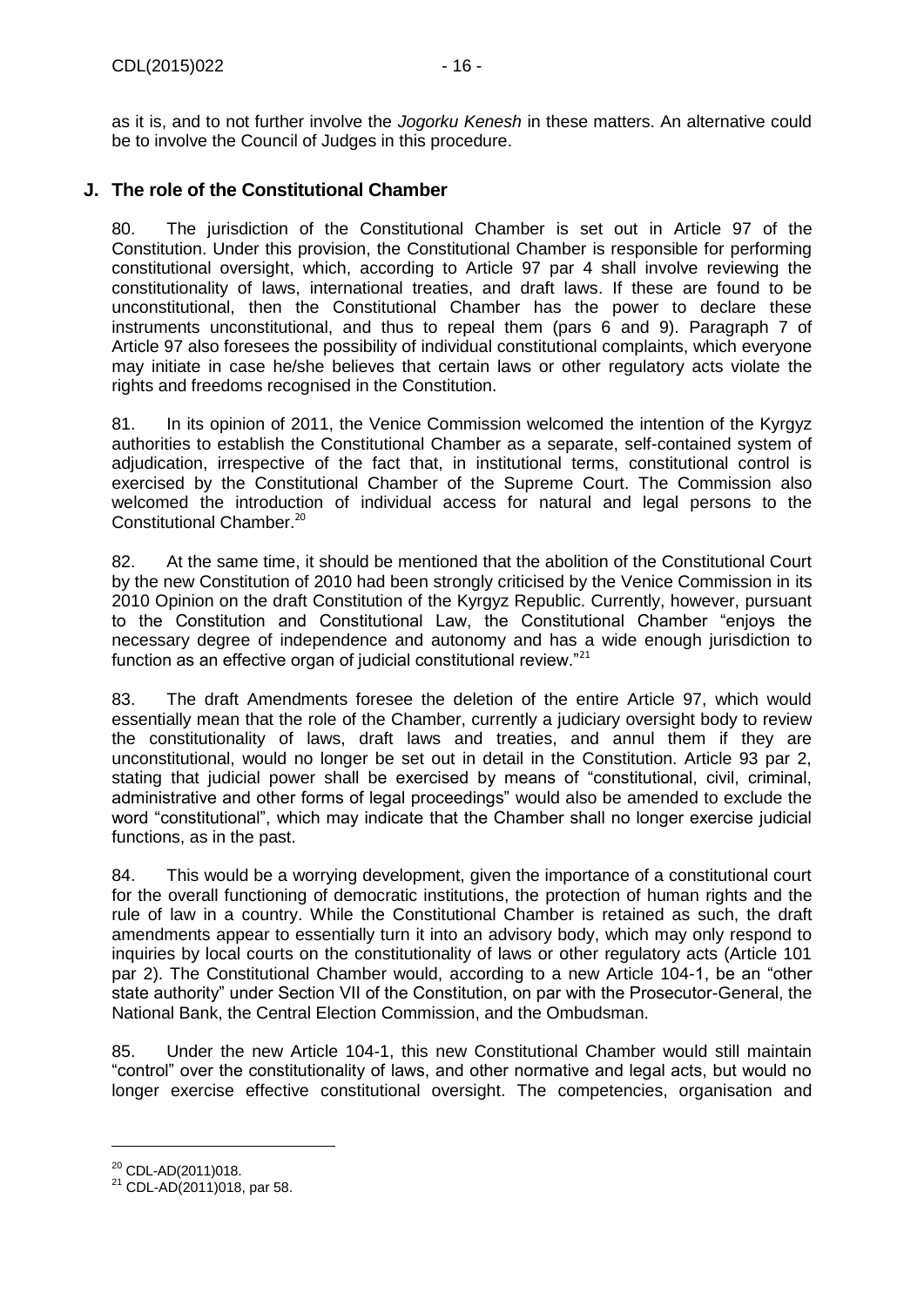procedure of the Chamber, as well as the consequences of incompatibilities between the Constitution and other laws are to be prescribed in a constitutional law.

86. The proposed changes are thus an enormous step back from a system of true constitutional supervision and would also abolish the right for every individual to challenge the constitutionality of a law or another regulatory act in cases where he/she believes that these acts violate rights and freedoms recognised in the Constitution

87. It is particularly regrettable that the draft Amendments would remove Article 97 of the Constitution without indicating, or giving a detailed constitutional framework for the contents of the separate constitutional law. During the referendum, the voters would thus be asked to give their blind approval to the transformation of the Constitutional Chamber into a nonjudicial body, without knowing in detail what this would mean in terms of revised mandate and procedures.

88. In this context, it should be borne in mind that any constitution is a living instrument, which requires constant interpretation in light of changing circumstances – such interpretation should be done by the judiciary, and in this context, a constitutional court. It is important that this be a strong and independent court, which will help retain the people's trust in the Constitution. In new democracies the establishment of an independent Constitutional Court has proved to be a motor in implementing the rule of law<sup>22</sup>.

89. In a system of specialised constitutional control, it is likewise essential that the highest court responsible for constitutional matters has the final power to interpret the Constitution, to avoid arbitrary and varying interpretations, and to order the annulment, or to revoke itself any legislation that is not compliant with the Constitution. These powers should also be explicitly outlined in the Constitution, and not in a constitutional law, as proposed by the new Article 104-1, par 2. In this context, it is also important for the Constitution to specify that any person may initiate a complaint with this Constitution, and ask for its interpretation.

90. As the Venice Commission has pointed out in its previous opinions, "access to judicial review must be open to all interested persons, that is to all persons potentially exposed to the danger of unlawful violations of their rights, and, on the other hand, the decisions of the competent judicial authorities must be capable of producing effects which comply with the principle of the certainty of law."<sup>23</sup>

91. Dismantling the Constitutional Chamber, and stripping it of its independent oversight powers would deprive the Kyrgyz Republic of a higher corrective instance capable of identifying and removing violations of the Constitution. This would upset the current balance of powers between the executive, legislative and judiciary. If there is no higher body competent to interpret the highest legal act of the country, and to ensure that all other legal acts are in conformity with it, then this opens the door for a multitude of possibly arbitrary interpretations of the Constitution by different powers and bodies. In this way, the Constitution itself, which currently has "supreme legal force" and forms the basis for the adoption of all other laws, would be weakened and would lose its current standing as a strong and firm basis of law, on which the remainder of the legal system rests. For this reason, the law makers of the Kyrgyz Republic are strongly urged to retain Article 97, and the overall strong and effective powers of the Constitutional Chamber.

92. Thus, the abolition of an independent Constitutional Chamber with the effective competence of judicial review would result in a severe regression in the rule of law in the Kyrgyz Republic. Should there indeed be a lack of "confidence in justice", as suggested by

<sup>22</sup> CDL-AD(2010)015.

 $23$  CDL-AD(2010)015.